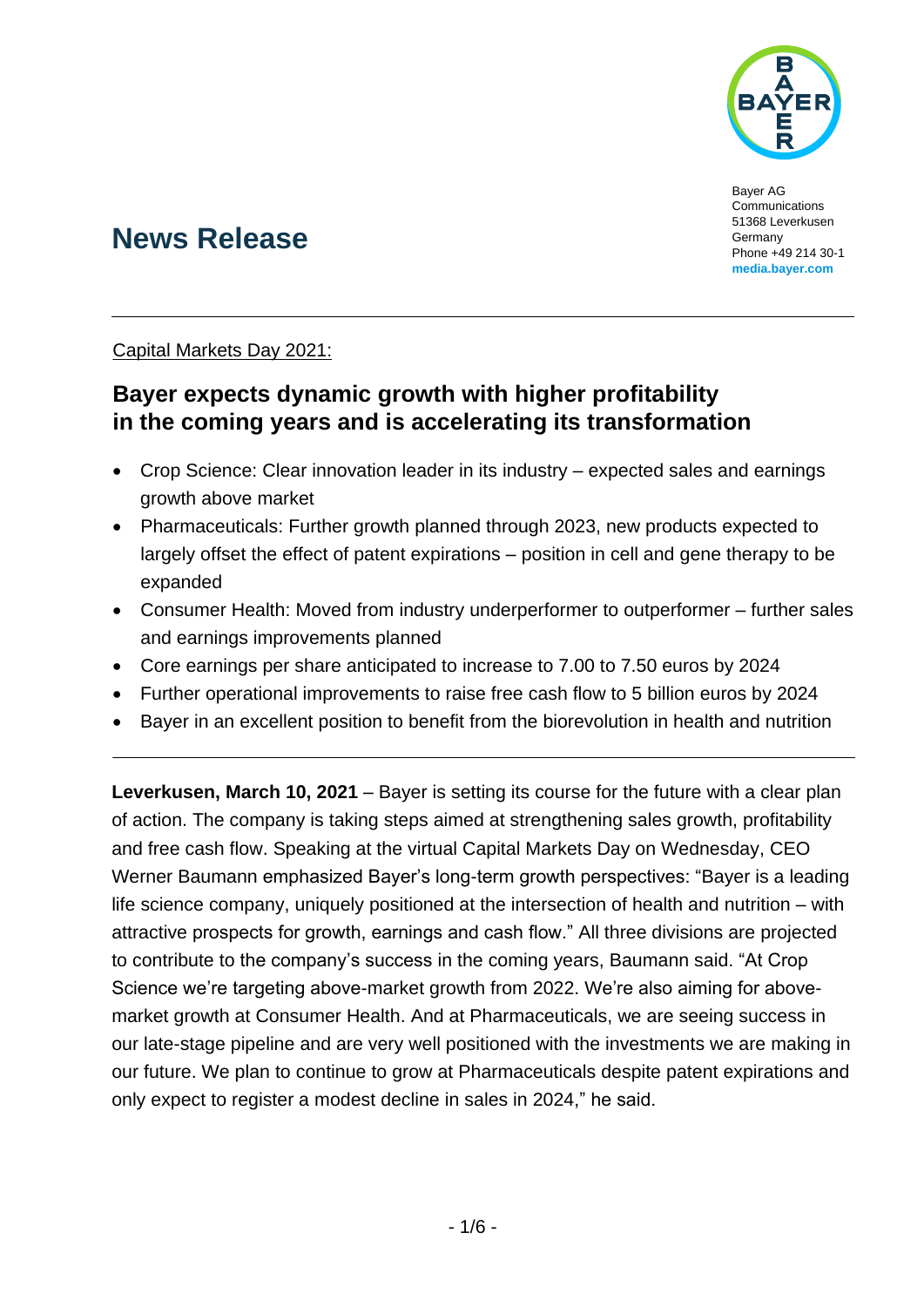Baumann cited three drivers for growing the business and increasing enterprise value. First, innovations in the life sciences are in greater demand than ever before – thanks to long-term megatrends such as the growing and aging world population and the increasing need for more sustainable economic development. Second, the biorevolution is driving innovation in all of Bayer's divisions – with major progress in cell biology, gene editing and data science. And third, the company is accelerating its transformation and further increasing efficiency.

Societal megatrends and the advancing biorevolution are increasing the dynamics of the markets in which Bayer operates. "In the pharmaceutical sector, new technologies could help us not only to treat but probably cure or even prevent diseases," Baumann said. New opportunities are also arising in agriculture. "New crop varieties that will decrease the plant's need for fertilizer, crop protection or water will reduce the environmental impact of agriculture – while at the same time increasing yields," he said. In addition, new business models are being pioneered, with farmers paying for achieved results rather than individual products and being incentivized for sustainable practices, such as sequestering carbon into the soil. "We are in an excellent position to take advantage of the opportunities these dynamics present – for the benefit of the people who use our products and, through sustainable growth, for the benefit of our stockholders," said Baumann.

Sustainability forms an integral part of Bayer's business strategy, growth plans and incentive systems, Baumann stressed, citing as an example the company's decision to become carbon-neutral by 2030.

Bayer is also displaying its sense of responsibility during the COVID-19 crisis, applying its knowledge and resources to help in tackling the virus – in line with the company's vision "Health for all, Hunger for none." This includes its collaboration with CureVac, with Bayer assisting the company with the ongoing development, manufacture and supply of its COVID-19 vaccine.

## **Speeding up sales growth**

Sales growth at Bayer is planned to regain momentum in 2021 and further accelerate in the years thereafter. By 2024, net sales are planned to reach 43 to 45 billion euros. The Crop Science Division is projected to grow at a currency- and portfolio-adjusted (Fx & portfolio adj.) rate of 3 to 5 percent annually from 2022 through 2024, and thus faster than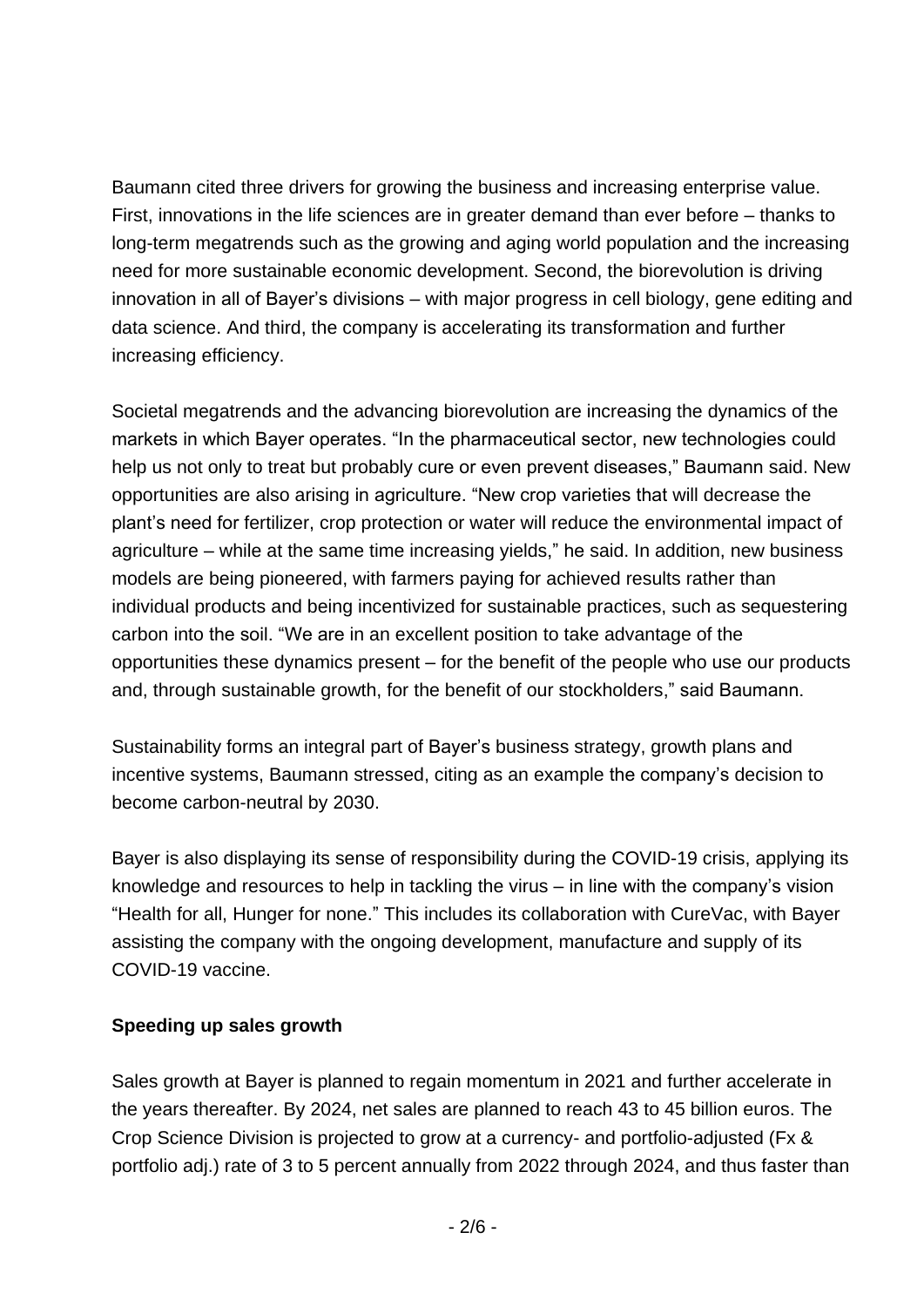the market. "We have made strong progress in digital farming and with the regulatory approvals recently received for corn, soybeans and cotton. Both these aspects will help us accelerate growth going forward," Baumann explained.

These new approvals will enable an upgrading of soybean technology in the Americas with the launches of XtendFlex™ soybeans combined with the crop protection product XtendiMax™ in North America and Intacta2Xtend™ soybeans in Latin America. In addition, strong growth is expected from the crop protection portfolio, with eight new formulations every year. Beyond 2021 numerous product introductions are planned, including several hundred new corn, soybean and vegetable varieties each year. The Crop Science pipeline contains groundbreaking innovations such as short-stature corn, soybeans that are tolerant to five different herbicides, and the industry's first candidate for a new post-emergence total herbicide in 30 years. Moreover, Crop Science has achieved a leading position with its FieldView™ digital farming platform. The system now has a penetration of 150 million acres and is continuing to grow rapidly. "Crop Science is the clear industry leader in innovation. More than any other company, we are pioneering digital transformation and sustainability in agriculture," said Baumann.

The Pharmaceuticals Division is also expected to post robust annual sales growth of 3 to 5 percent (Fx & portfolio adj.) through 2023. In 2024, Bayer anticipates a low- to midsingle digit percentage decline in this division's sales due to the patent expirations for its established blockbuster products Xarelto™ and Eylea™, with Pharmaceuticals set to return to sustainable growth in 2025.

In addition to further strengthening its U.S. business and expanding its leading position in China, the Pharmaceuticals Division is focused on enhancing its innovation capabilities and continuing to develop its research pipeline. "We are well under way with the market introduction of our promising late-stage pipeline assets," said Baumann. These include, in particular, the cancer drug Nubeqa™, the cardiovascular drugs vericiguat (marketed in the United States under the brand name Verquvo™) and finerenone, and elinzanetant for the non-hormonal treatment of frequent symptoms of the menopause.

Bayer is also making substantial progress in strengthening its innovation capabilities by establishing a leading position in cell and gene therapy and pursuing bolt-on acquisitions, partnerships and licensing agreements. Last year alone, the company concluded more than 25 collaboration and licensing agreements and acquisitions in its Pharmaceuticals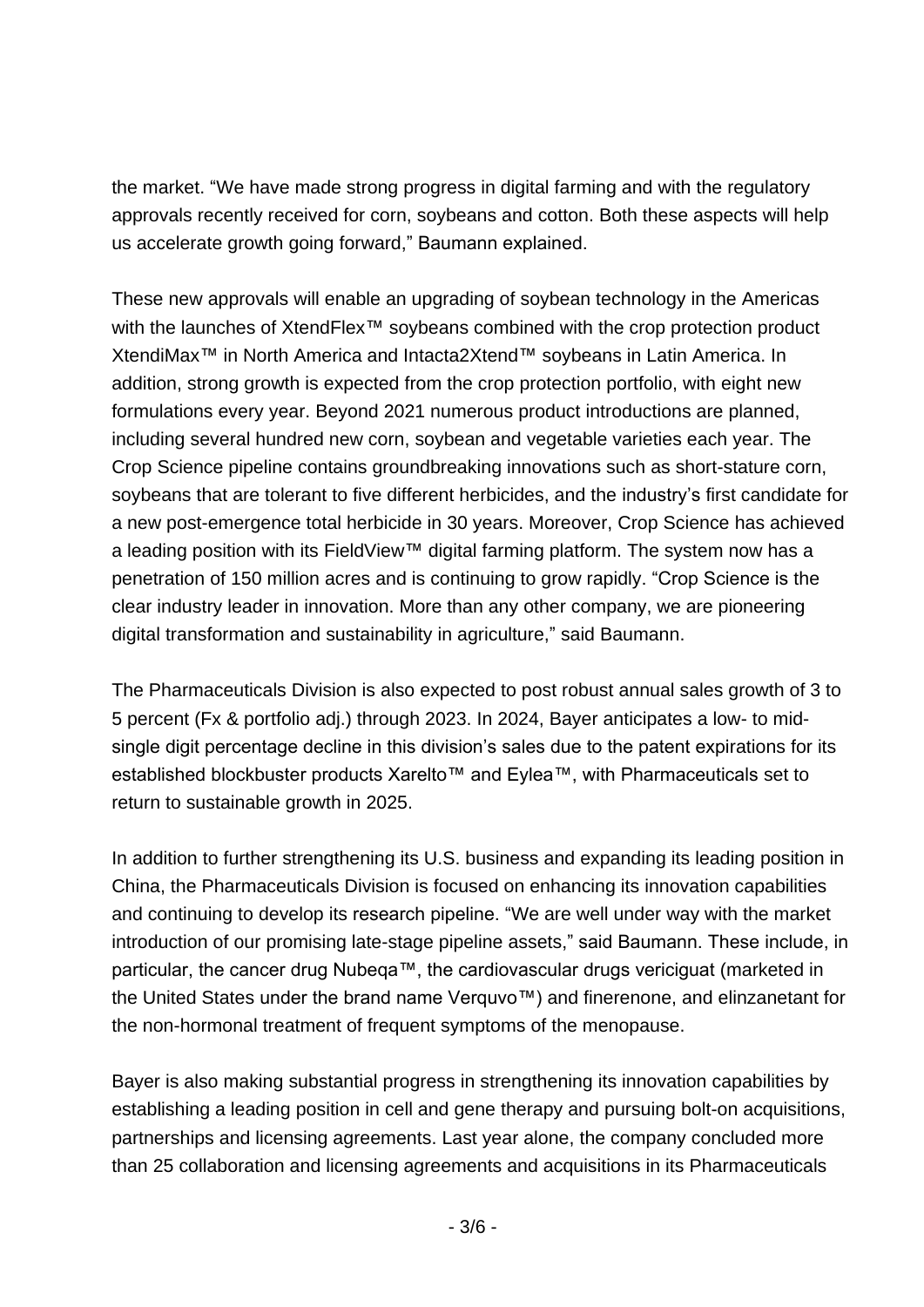Division. One example is the acquisition of Asklepios BioPharmaceutical (AskBio), a leading company in the field of gene therapy.

Bayer was recently able to announce promising initial results achieved by its subsidiary BlueRock Therapeutics. "We have begun clinical trials with a new therapeutic approach for Parkinson's, a neurological disorder, that could hopefully pave the way for major advances in the battle against this debilitating illness – this represents a major step forward for the entire field of stem cell therapy," Baumann said.

Sales at Consumer Health are also projected to increase by 3 to 5 percent (Fx & portfolio adj.) annually, with the division set to gain further market share. "The primary goal now for Consumer Health is to consolidate the substantial growth and margin improvements seen over the past 18 months. Our focus is now on sustainable, profitable above-market growth at the top of our industry," Baumann explained. Growth is to be driven by leading innovation and strong brands, a further digitalization of the business, and potentially also by bolt-on acquisitions.

## **Bright prospects for earnings – clear priorities for capital allocation**

The divisions show attractive mid-term earnings perspectives. Crop Science is planned to achieve an EBITDA margin before special items of between 27 and 29 percent by 2024 on the back of further efficiency improvements. In light of increased R&D investment, the Pharmaceuticals Division is expected to achieve an EBITDA margin before special items of 32 to 34 percent through 2023. Its margin is projected to remain above 30 percent even in 2024 despite the effect of the patent expirations. For Consumer Health, Bayer anticipates to further increase the EBITDA margin before special items toward a midtwenties percentage.

In addition to the planned growth, the efficiency program announced in September 2020 will also help strengthen the company's earning power. "We aim to become an even simpler, leaner and more flexible company," CFO Wolfgang Nickl explained. "In doing so, we are freeing up additional resources to invest in innovation and growth, enabling us to further strengthen profitability." The program is expected to deliver annual savings of more than 1.5 billion euros from 2024.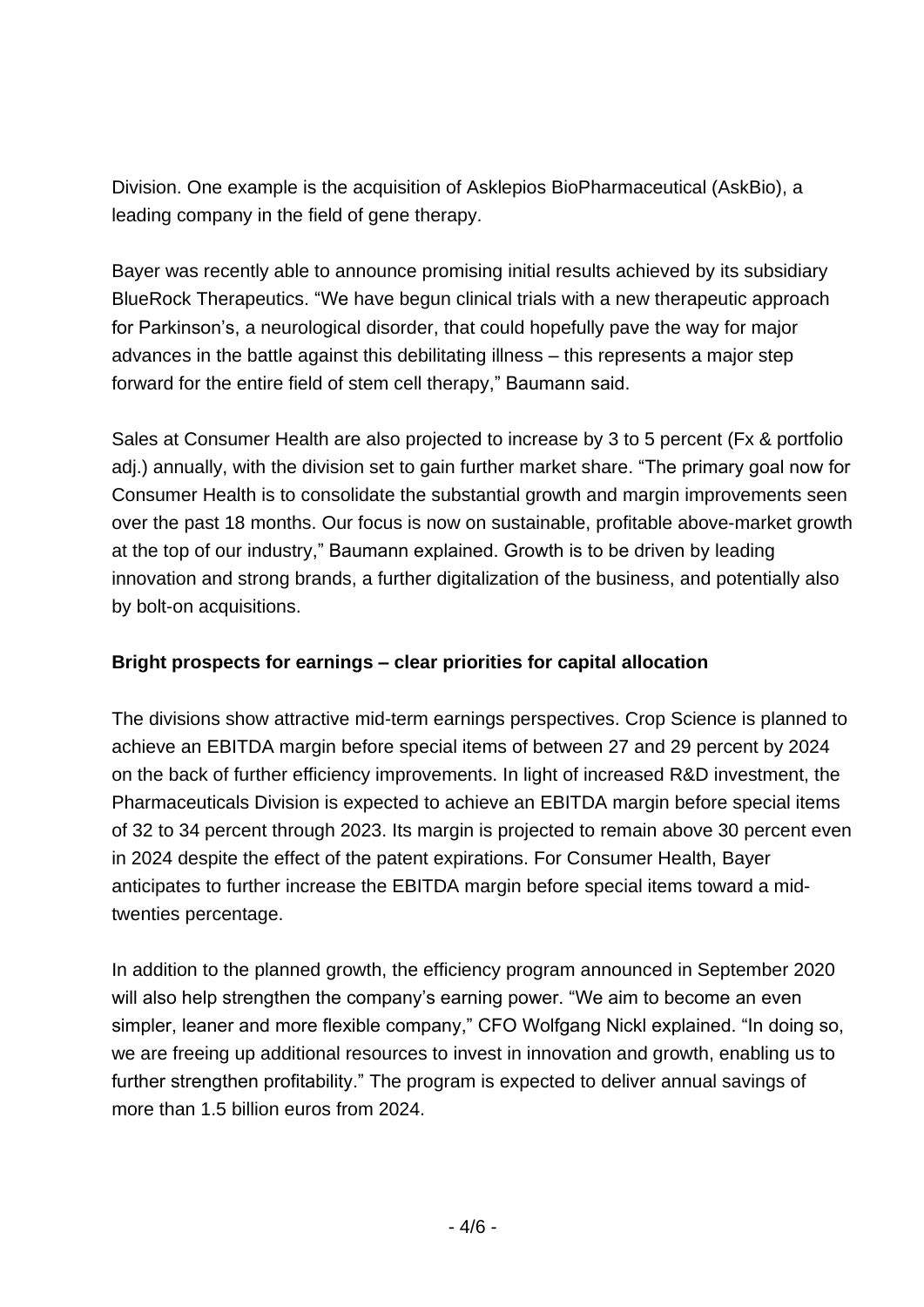Core earnings per share for the Bayer Group are anticipated to come in at between 7.00 and 7.50 euros in 2024 based on constant currencies. The free cash flow is set to grow to around five billion euros by 2024. This takes into account disbursements of about one billion euros for special charges.

As Nickl explained, Bayer has set clear priorities for capital allocation. "First, we will focus on deleveraging our balance sheet after the anticipated litigation payouts. Second, a significant portion of our capital is to be used for dividends. We will maintain our dividend policy and plan to pay out 30 to 40 percent of core earnings per share. Further resources are to be invested in bolt-on acquisitions, especially at Pharmaceuticals and Consumer Health." Net financial debt is projected to drop to between 28 and 30 billion euros by the end of 2024 – disregarding potential divestment proceeds.

#### **About Bayer**

Bayer is a global enterprise with core competencies in the life science fields of health care and nutrition. Its products and services are designed to help people and planet thrive by supporting efforts to master the major challenges presented by a growing and aging global population. Bayer is committed to drive sustainable development and generate a positive impact with its businesses. At the same time, the Group aims to increase its earning power and create value through innovation and growth. The Bayer brand stands for trust, reliability and quality throughout the world. In fiscal 2020, the Group employed around 100,000 people and had sales of 41.4 billion euros. R&D expenses before special items amounted to 4.9 billion euros. For more information, go to [www.bayer.com](http://www.bayer.com/).

#### *Note:*

*Further information is available on the internet at [www.bayer.com/live-ic](http://www.bayer.com/live-ic):*

*- Presentation materials for both days*

*- on March 10 and 11, 2021, from approx. 2:00 - 5:00 p.m. CET respectively: Live audio stream of the presentations including discussions* 

*- from March 12, 2021:Video recordings and transcripts of the presentations and discussions*